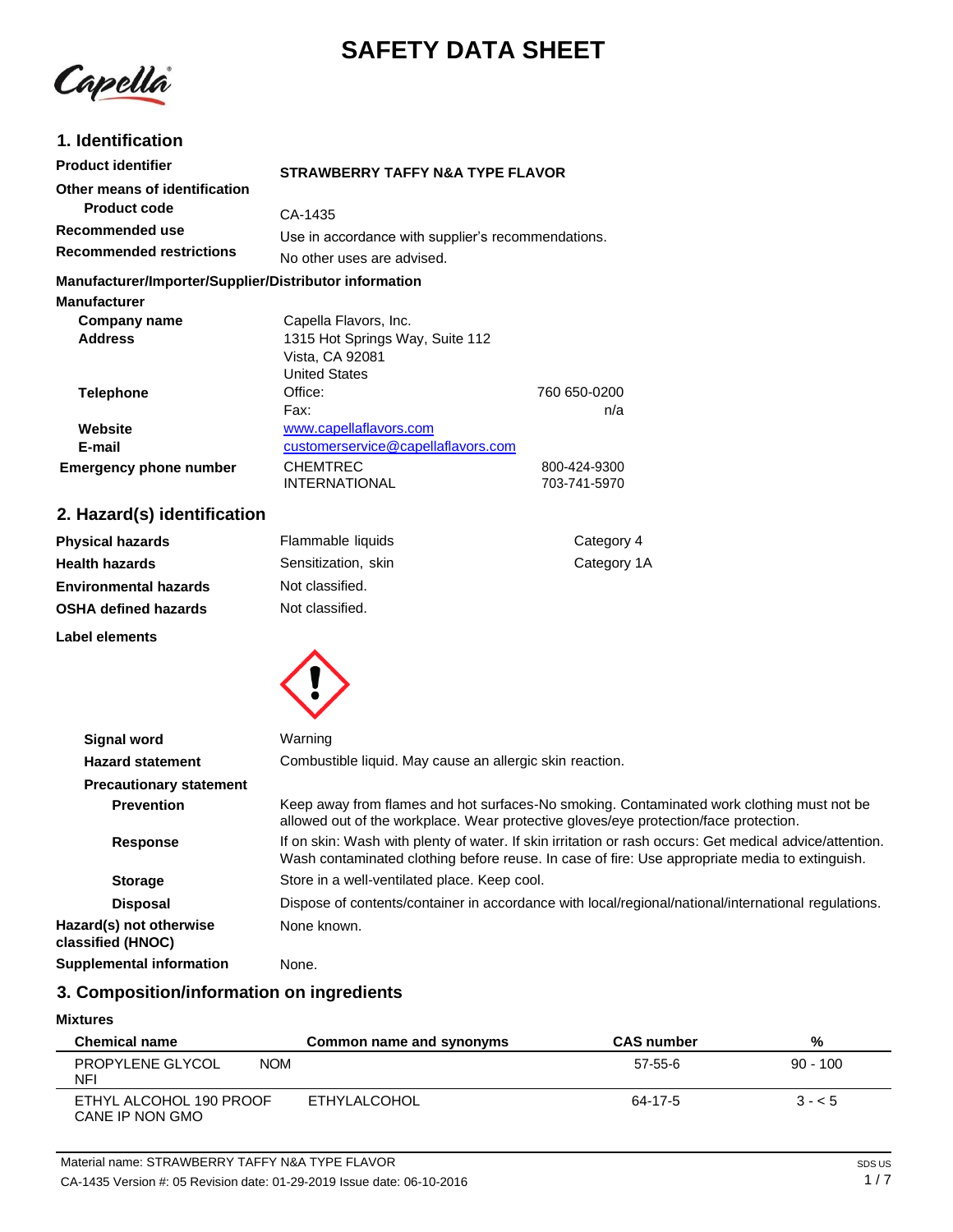| <b>Chemical name</b>                     | Common name and synonyms | <b>CAS</b> number | %         |
|------------------------------------------|--------------------------|-------------------|-----------|
| FURANEOL, NAT, 100% NOP                  |                          | 3658-77-3         |           |
| HEXENOL CIS-3<br>#86 NOM                 |                          | 84961-46-6        | < 0.2     |
| Other components below reportable levels |                          |                   | 1 - $<$ 3 |

\*Designates that a specific chemical identity and/or percentage of composition has been withheld as a trade secret.

## **4. First-aid measures**

| <b>Inhalation</b>                                                            | Move to fresh air. Call a physician if symptoms develop or persist.                                                                                                                 |
|------------------------------------------------------------------------------|-------------------------------------------------------------------------------------------------------------------------------------------------------------------------------------|
| <b>Skin contact</b>                                                          | Remove contaminated clothing immediately and wash skin with soap and water. In case of<br>eczema or other skin disorders: Seek medical attention and take along these instructions. |
| Eye contact                                                                  | Rinse with water. Get medical attention if irritation develops and persists.                                                                                                        |
| Ingestion                                                                    | Rinse mouth. Get medical attention if symptoms occur.                                                                                                                               |
| <b>Most important</b><br>symptoms/effects, acute and<br>delayed              | Direct contact with eyes may cause temporary irritation. May cause an allergic skin reaction.<br>Dermatitis, Rash.                                                                  |
| Indication of immediate<br>medical attention and special<br>treatment needed | Provide general supportive measures and treat symptomatically. Keep victim under observation.<br>Symptoms may be delayed.                                                           |
| <b>General information</b>                                                   | Ensure that medical personnel are aware of the material(s) involved, and take precautions to<br>protect themselves. Wash contaminated clothing before reuse.                        |
| 5. Fire-fighting measures                                                    |                                                                                                                                                                                     |
| Suitable extinguishing media                                                 | Water fog. Alcohol resistant foam. Dry chemical powder. Carbon dioxide (CO2).                                                                                                       |
| Unsuitable extinguishing<br>media                                            | Do not use water jet as an extinguisher, as this will spread the fire.                                                                                                              |
| Specific hazards arising from<br>the chemical                                | The product is combustible, and heating may generate vapors which may form explosive vapor/air<br>mixtures. During fire, gases hazardous to health may be formed.                   |
| Special protective equipment<br>and precautions for firefighters             | Self-contained breathing apparatus and full protective clothing must be worn in case of fire.                                                                                       |
| <b>Fire fighting</b><br>equipment/instructions                               | In case of fire and/or explosion do not breathe fumes. Move containers from fire area if you can do<br>so without risk.                                                             |
| <b>Specific methods</b>                                                      | Use standard firefighting procedures and consider the hazards of other involved materials.                                                                                          |

**General fire hazards**

## **6. Accidental release measures**

Combustible liquid.

| Personal precautions,<br>protective equipment and<br>emergency procedures | Keep unnecessary personnel away. Keep people away from and upwind of spill/leak. Eliminate all<br>ignition sources (no smoking, flares, sparks, or flames in immediate area). Wear appropriate<br>protective equipment and clothing during clean-up. Avoid breathing mist/vapors. Do not touch<br>damaged containers or spilled material unless wearing appropriate protective clothing. Ensure<br>adequate ventilation. Local authorities should be advised if significant spillages cannot be<br>contained. For personal protection, see section 8 of the SDS. |
|---------------------------------------------------------------------------|------------------------------------------------------------------------------------------------------------------------------------------------------------------------------------------------------------------------------------------------------------------------------------------------------------------------------------------------------------------------------------------------------------------------------------------------------------------------------------------------------------------------------------------------------------------|
| <b>Methods and materials for</b><br>containment and cleaning up           | Use water spray to reduce vapors or divert vapor cloud drift. Eliminate all ignition sources (no<br>smoking, flares, sparks, or flames in immediate area). Keep combustibles (wood, paper, oil, etc.)<br>away from spilled material.                                                                                                                                                                                                                                                                                                                             |
|                                                                           | Large Spills: Stop the flow of material, if this is without risk. Dike the spilled material, where this is<br>possible. Use a non-combustible material like vermiculite, sand or earth to soak up the product<br>and place into a container for later disposal. Following product recovery, flush area with water.                                                                                                                                                                                                                                               |
|                                                                           | Small Spills: Absorb with earth, sand or other non-combustible material and transfer to containers<br>for later disposal. Wipe up with absorbent material (e.g. cloth, fleece). Clean surface thoroughly to<br>remove residual contamination.                                                                                                                                                                                                                                                                                                                    |
|                                                                           | Never return spills to original containers for re-use. For waste disposal, see section 13 of the SDS.                                                                                                                                                                                                                                                                                                                                                                                                                                                            |
| <b>Environmental precautions</b>                                          | Avoid discharge into drains, water courses or onto the ground.                                                                                                                                                                                                                                                                                                                                                                                                                                                                                                   |
| 7. Handling and storage                                                   |                                                                                                                                                                                                                                                                                                                                                                                                                                                                                                                                                                  |
| <b>Precautions for safe handling</b>                                      | Keep away from open flames, hot surfaces and sources of ignition. When using do not smoke.<br>Avoid breathing mist/vapors. Avoid contact with eyes, skin, and clothing. Avoid prolonged<br>exposure. Provide adequate ventilation. Wear appropriate personal protective equipment. Observe<br>good industrial hygiene practices.                                                                                                                                                                                                                                 |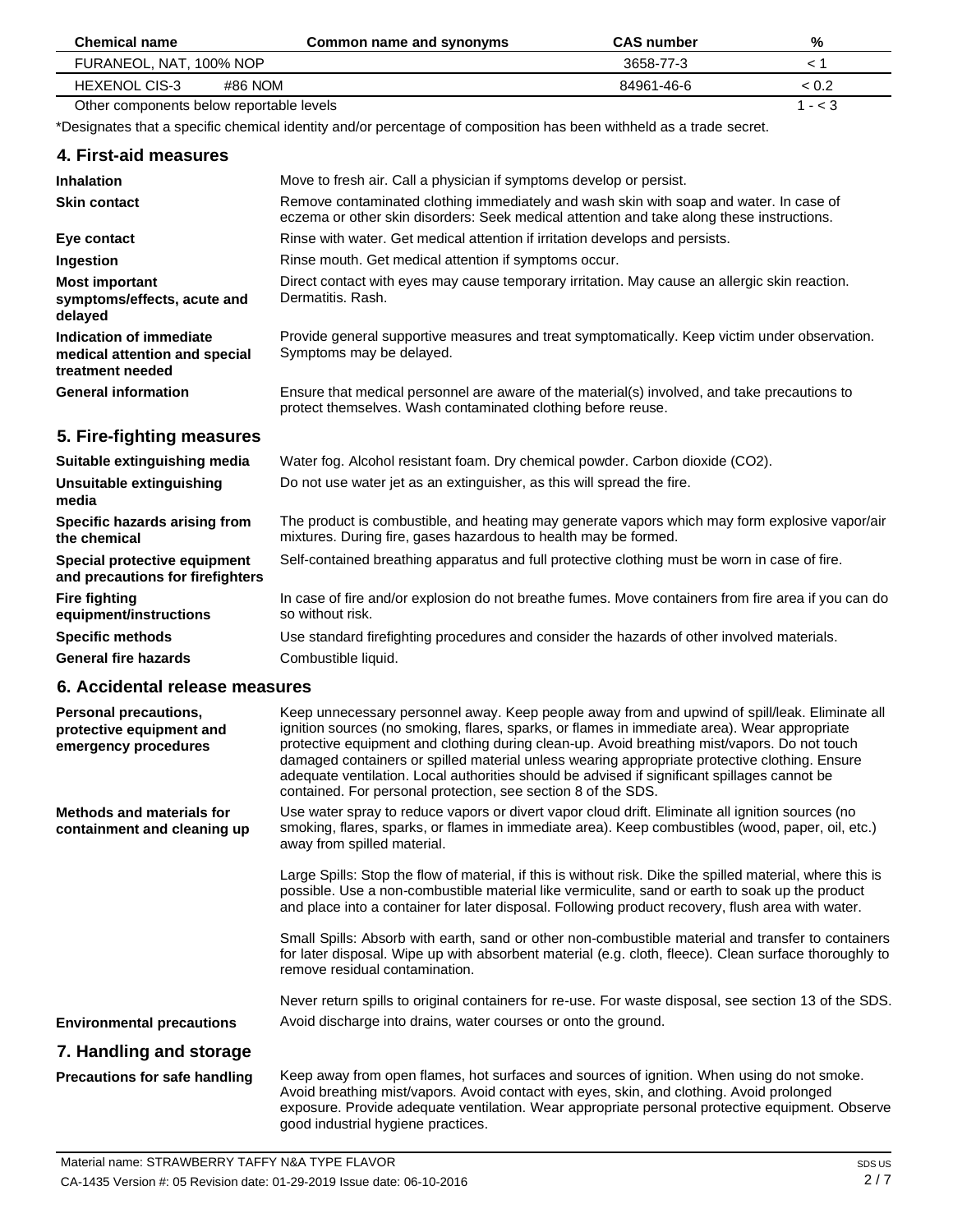Keep away from heat, sparks and open flame. Store in a cool, dry place out of direct sunlight. Store in tightly closed container. Store in a well-ventilated place. Keep in an area equipped with sprinklers. Store away from incompatible materials (see Section 10 of the SDS).

## **8. Exposure controls/personal protection**

#### **Occupational exposure limits**

The following constituents are the only constituents of the product which have a PEL, TLV or other recommended exposure limit. At this time, the other constituents have no known exposure limits.

| <b>Components</b>                                                  | US. OSHA Table Z-1 Limits for Air Contaminants (29 CFR 1910.1000)<br><b>Type</b>                                                                                                                                                                                                                                                                                   | Value        |          |
|--------------------------------------------------------------------|--------------------------------------------------------------------------------------------------------------------------------------------------------------------------------------------------------------------------------------------------------------------------------------------------------------------------------------------------------------------|--------------|----------|
| ETHYL ALCOHOL 190<br><b>PROOF CANE IP NON</b><br>GMO (CAS 64-17-5) | PEL                                                                                                                                                                                                                                                                                                                                                                | 1900 mg/m3   |          |
|                                                                    |                                                                                                                                                                                                                                                                                                                                                                    | 1000 ppm     |          |
| US. ACGIH Threshold Limit Values                                   |                                                                                                                                                                                                                                                                                                                                                                    |              |          |
| <b>Components</b>                                                  | <b>Type</b>                                                                                                                                                                                                                                                                                                                                                        | Value        |          |
| ETHYL ALCOHOL 190<br>PROOF CANE IP NON<br>GMO (CAS 64-17-5)        | <b>STEL</b>                                                                                                                                                                                                                                                                                                                                                        | 1000 ppm     |          |
| US. NIOSH: Pocket Guide to Chemical Hazards                        |                                                                                                                                                                                                                                                                                                                                                                    |              |          |
| <b>Components</b>                                                  | <b>Type</b>                                                                                                                                                                                                                                                                                                                                                        | Value        |          |
| ETHYL ALCOHOL 190<br><b>PROOF CANE IP NON</b><br>GMO (CAS 64-17-5) | TWA                                                                                                                                                                                                                                                                                                                                                                | 1900 mg/m3   |          |
|                                                                    |                                                                                                                                                                                                                                                                                                                                                                    | 1000 ppm     |          |
|                                                                    | US. Workplace Environmental Exposure Level (WEEL) Guides                                                                                                                                                                                                                                                                                                           |              |          |
| <b>Components</b>                                                  | Type                                                                                                                                                                                                                                                                                                                                                               | <b>Value</b> | Form     |
| PROPYLENE GLYCOL<br>NOM NFI (CAS 57-55-6)                          | <b>TWA</b>                                                                                                                                                                                                                                                                                                                                                         | 10 mg/m3     | Aerosol. |
| <b>Biological limit values</b>                                     | No biological exposure limits noted for the ingredient(s).                                                                                                                                                                                                                                                                                                         |              |          |
| Appropriate engineering<br>controls                                | Good general ventilation should be used. Ventilation rates should be matched to conditions. If<br>applicable, use process enclosures, local exhaust ventilation, or other engineering controls to<br>maintain airborne levels below recommended exposure limits. If exposure limits have not been<br>established, maintain airborne levels to an acceptable level. |              |          |
|                                                                    | Individual protection measures, such as personal protective equipment                                                                                                                                                                                                                                                                                              |              |          |
| <b>Eye/face protection</b>                                         | Face shield is recommended. Wear safety glasses with side shields (or goggles).                                                                                                                                                                                                                                                                                    |              |          |
| <b>Skin protection</b><br><b>Hand protection</b>                   | Wear appropriate chemical resistant gloves.                                                                                                                                                                                                                                                                                                                        |              |          |
| Other                                                              | Wear appropriate chemical resistant clothing. Use of an impervious apron is recommended.                                                                                                                                                                                                                                                                           |              |          |
| <b>Respiratory protection</b>                                      | If engineering controls do not maintain airborne concentrations below recommended exposure<br>limits (where applicable) or to an acceptable level (in countries where exposure limits have not<br>been established), an approved respirator must be worn.                                                                                                          |              |          |
| <b>Thermal hazards</b>                                             | Wear appropriate thermal protective clothing, when necessary.                                                                                                                                                                                                                                                                                                      |              |          |
| <b>General hygiene</b><br>considerations                           | When using do not smoke. Always observe good personal hygiene measures, such as washing<br>after handling the material and before eating, drinking, and/or smoking. Routinely wash work<br>clothing and protective equipment to remove contaminants. Contaminated work clothing should not<br>be allowed out of the workplace.                                     |              |          |

### **9. Physical and chemical properties**

| Appearance            |                |
|-----------------------|----------------|
| <b>Physical state</b> | Liquid.        |
| Form                  | Liguid.        |
| Color                 | Not available. |
| Odor                  | Not available. |
| Odor threshold        | Not available. |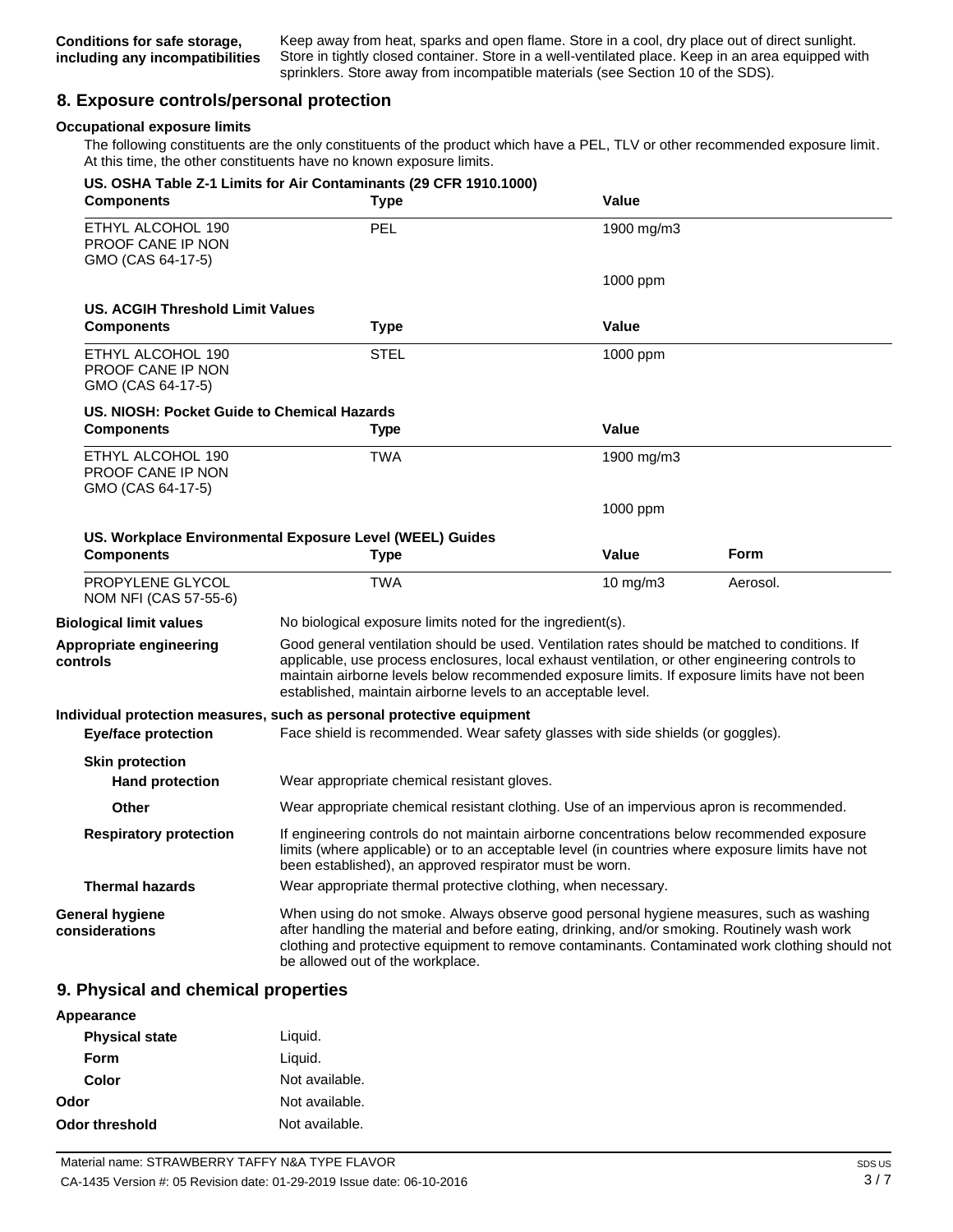| рH                                                | Not available.                                                                                                                                                           |
|---------------------------------------------------|--------------------------------------------------------------------------------------------------------------------------------------------------------------------------|
| Melting point/freezing point                      | -74.2 °F (-59 °C) estimated                                                                                                                                              |
| Initial boiling point and boiling<br>range        | 370.76 °F (188.2 °C) estimated                                                                                                                                           |
| <b>Flash point</b>                                | 171.0 °F (77.2 °C) Closed Cup                                                                                                                                            |
| <b>Evaporation rate</b>                           | Not available.                                                                                                                                                           |
| Flammability (solid, gas)                         | Not applicable.                                                                                                                                                          |
| Upper/lower flammability or explosive limits      |                                                                                                                                                                          |
| <b>Flammability limit - lower</b><br>(%)          | Not available.                                                                                                                                                           |
| <b>Flammability limit - upper</b><br>$(\%)$       | Not available.                                                                                                                                                           |
| Explosive limit - lower (%)                       | Not available.                                                                                                                                                           |
| Explosive limit - upper (%)                       | Not available.                                                                                                                                                           |
| Vapor pressure                                    | 0.17 hPa estimated                                                                                                                                                       |
| <b>Vapor density</b>                              | Not available.                                                                                                                                                           |
| <b>Relative density</b>                           | Not available.                                                                                                                                                           |
| Solubility(ies)                                   |                                                                                                                                                                          |
| <b>Solubility (water)</b>                         | Not available.                                                                                                                                                           |
| <b>Partition coefficient</b><br>(n-octanol/water) | Not available.                                                                                                                                                           |
| <b>Auto-ignition temperature</b>                  | 700 °F (371.11 °C) estimated                                                                                                                                             |
| <b>Decomposition temperature</b>                  | Not available.                                                                                                                                                           |
| <b>Viscosity</b>                                  | Not available.                                                                                                                                                           |
| <b>Other information</b>                          |                                                                                                                                                                          |
| <b>Explosive properties</b>                       | Not explosive.                                                                                                                                                           |
| <b>Flammability class</b>                         | Combustible IIIA estimated                                                                                                                                               |
| <b>Oxidizing properties</b>                       | Not oxidizing.                                                                                                                                                           |
| <b>Refractive index</b>                           | 1.4185 - 1.4485                                                                                                                                                          |
| <b>Specific gravity</b>                           | $1.02 - 1.05$                                                                                                                                                            |
| 10. Stability and reactivity                      |                                                                                                                                                                          |
| <b>Reactivity</b>                                 | The product is stable and non-reactive under normal conditions of use, storage and transport.                                                                            |
| <b>Chemical stability</b>                         | Material is stable under normal conditions.                                                                                                                              |
| <b>Possibility of hazardous</b><br>reactions      | No dangerous reaction known under conditions of normal use.                                                                                                              |
| <b>Conditions to avoid</b>                        | Keep away from heat, hot surfaces, sparks, open flames and other ignition sources. Avoid<br>temperatures exceeding the flash point. Contact with incompatible materials. |
| Incompatible materials                            | Strong oxidizing agents.                                                                                                                                                 |
| <b>Hazardous decomposition</b>                    | No hazardous decomposition products are known.                                                                                                                           |

## **11. Toxicological information**

**products**

#### **Information on likely routes of exposure**

| <b>Inhalation</b>                                                                  | Prolonged inhalation may be harmful.                     |
|------------------------------------------------------------------------------------|----------------------------------------------------------|
| <b>Skin contact</b>                                                                | May cause an allergic skin reaction.                     |
| Eye contact                                                                        | Direct contact with eyes may cause temporary irritation. |
| Ingestion                                                                          | Expected to be a low ingestion hazard.                   |
| Symptoms related to the<br>physical, chemical and<br>toxicological characteristics | May cause an allergic skin reaction. Dermatitis. Rash.   |

## **Information on toxicological effects**

**Acute toxicity** Not available.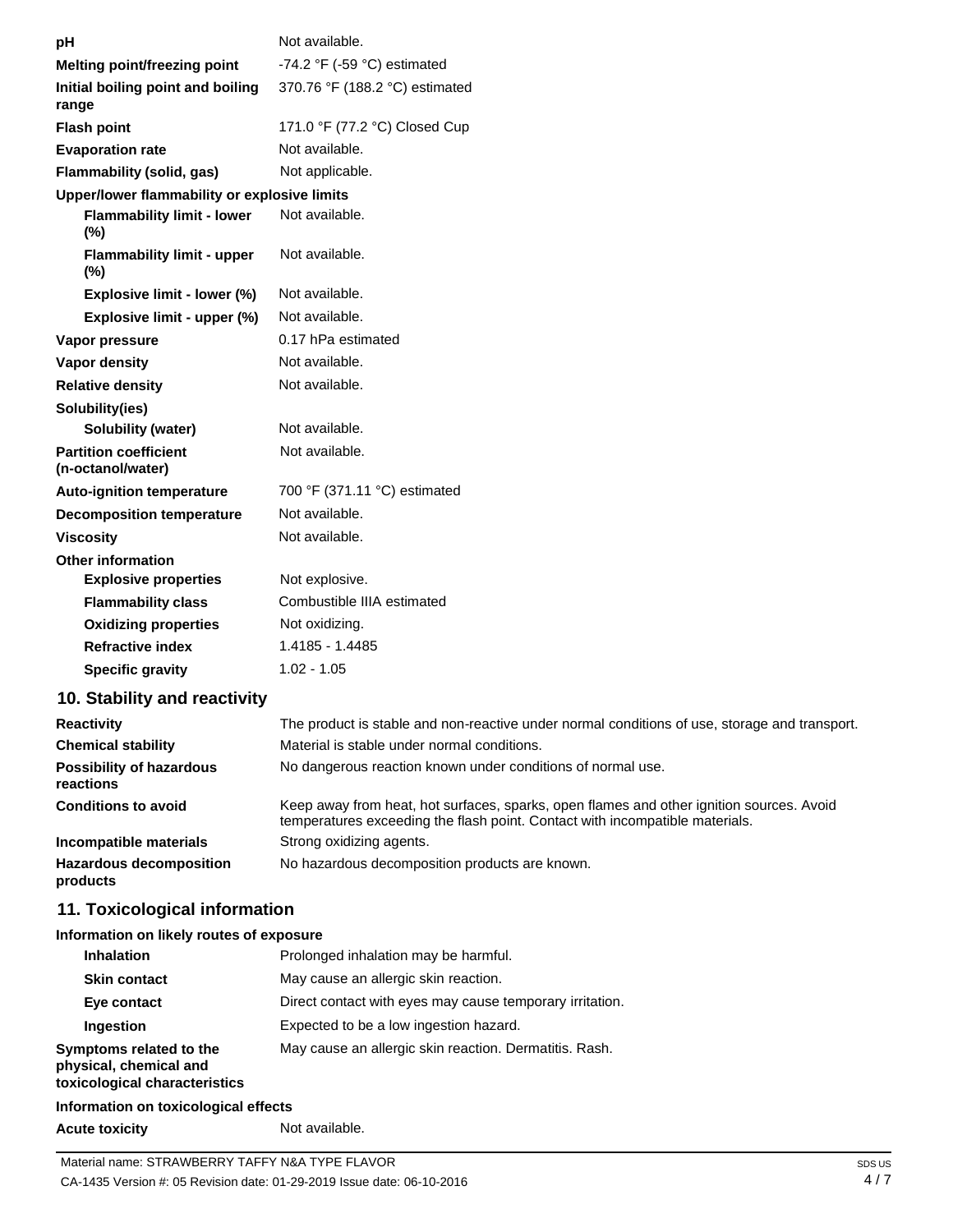| <b>Skin corrosion/irritation</b>                                                                                 | Prolonged skin contact may cause temporary irritation.                                                                                                                                                |  |
|------------------------------------------------------------------------------------------------------------------|-------------------------------------------------------------------------------------------------------------------------------------------------------------------------------------------------------|--|
| Serious eye damage/eye<br>irritation                                                                             | Direct contact with eyes may cause temporary irritation.                                                                                                                                              |  |
| Respiratory or skin sensitization                                                                                |                                                                                                                                                                                                       |  |
| <b>Respiratory sensitization</b>                                                                                 | Not a respiratory sensitizer.                                                                                                                                                                         |  |
| <b>Skin sensitization</b>                                                                                        | May cause an allergic skin reaction.                                                                                                                                                                  |  |
| Germ cell mutagenicity                                                                                           | No data available to indicate product or any components present at greater than 0.1% are<br>mutagenic or genotoxic.                                                                                   |  |
| Carcinogenicity                                                                                                  | Not classifiable as to carcinogenicity to humans.                                                                                                                                                     |  |
| IARC Monographs. Overall Evaluation of Carcinogenicity<br>Not listed.<br>Not regulated.<br>Not listed.           | OSHA Specifically Regulated Substances (29 CFR 1910.1001-1052)<br>US. National Toxicology Program (NTP) Report on Carcinogens                                                                         |  |
| <b>Reproductive toxicity</b>                                                                                     | Possible reproductive hazard.                                                                                                                                                                         |  |
| Specific target organ toxicity -<br>single exposure                                                              | Not classified.                                                                                                                                                                                       |  |
| Specific target organ toxicity -<br>repeated exposure                                                            | Not classified.                                                                                                                                                                                       |  |
| <b>Aspiration hazard</b>                                                                                         | Not an aspiration hazard.                                                                                                                                                                             |  |
| <b>Chronic effects</b>                                                                                           | Prolonged inhalation may be harmful.                                                                                                                                                                  |  |
| 12. Ecological information                                                                                       |                                                                                                                                                                                                       |  |
| <b>Ecotoxicity</b>                                                                                               | The product is not classified as environmentally hazardous. However, this does not exclude the<br>possibility that large or frequent spills can have a harmful or damaging effect on the environment. |  |
| <b>Persistence and degradability</b>                                                                             | No data is available on the degradability of any ingredients in the mixture.                                                                                                                          |  |
| <b>Bioaccumulative potential</b>                                                                                 |                                                                                                                                                                                                       |  |
| Partition coefficient n-octanol / water (log Kow)<br>ETHYL ALCOHOL 190 PROOF CANE IP NON GMO<br>PROPYLENE GLYCOL | $-0.31$<br>$-0.92$<br>NOM NFI                                                                                                                                                                         |  |
| <b>Mobility in soil</b>                                                                                          | No data available.                                                                                                                                                                                    |  |
| Other adverse effects                                                                                            | No other adverse environmental effects (e.g. ozone depletion, photochemical ozone creation<br>potential, endocrine disruption, global warming potential) are expected from this component.            |  |
| 13. Disposal considerations                                                                                      |                                                                                                                                                                                                       |  |
| <b>Disposal instructions</b>                                                                                     | Collect and reclaim or dispose in sealed containers at licensed waste disposal site. Dispose of<br>contents/container in accordance with local/regional/national/international regulations.           |  |
| Local disposal regulations                                                                                       | Dispose in accordance with all applicable regulations.                                                                                                                                                |  |
| Hazardous waste code                                                                                             | The waste code should be assigned in discussion between the user, the producer and the waste<br>disposal company.                                                                                     |  |

**Waste from residues / unused products** Dispose of in accordance with local regulations. Empty containers or liners may retain some product residues. This material and its container must be disposed of in a safe manner (see: Disposal instructions).

**Contaminated packaging** Since emptied containers may retain product residue, follow label warnings even after container is emptied. Empty containers should be taken to an approved waste handling site for recycling or disposal.

## **14. Transport information**

## **DOT**

Not regulated as dangerous goods.

## **IATA**

Not regulated as dangerous goods.

## **IMDG**

Not regulated as dangerous goods.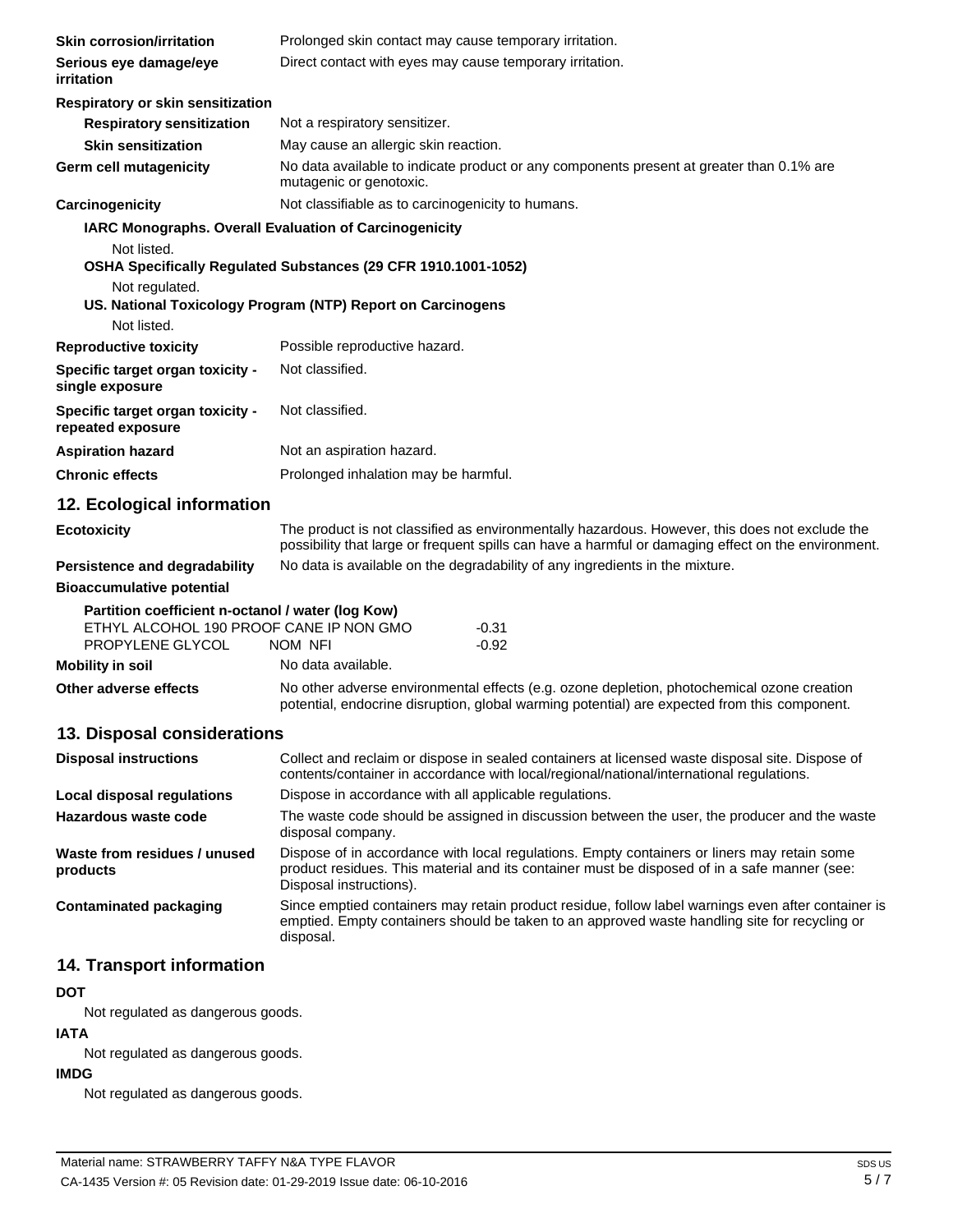**Transport in bulk according to Annex II of MARPOL 73/78 and the IBC Code** Not established.

### **15. Regulatory information**

**US federal regulations** This product is a "Hazardous Chemical" as defined by the OSHA Hazard Communication Standard, 29 CFR 1910.1200.

#### **Toxic Substances Control Act (TSCA)**

**TSCA Section 12(b) Export Notification (40 CFR 707, Subpt. D)**

Not regulated.

#### **CERCLA Hazardous Substance List (40 CFR 302.4)**

Not listed.

**SARA 304 Emergency release notification**

#### Not regulated.

### **OSHA Specifically Regulated Substances (29 CFR 1910.1001-1052)**

Not regulated.

#### **Superfund Amendments and Reauthorization Act of 1986 (SARA)**

**SARA 302 Extremely hazardous substance**

Not listed.

**SARA 311/312 Hazardous chemical** No (Exempt)

**SARA 313 (TRI reporting)**

Not regulated.

#### **Other federal regulations**

#### **Clean Air Act (CAA) Section 112 Hazardous Air Pollutants (HAPs) List**

Not regulated.

#### **Clean Air Act (CAA) Section 112(r) Accidental Release Prevention (40 CFR 68.130)**

Not regulated.

**Safe Drinking Water Act (SDWA)** Not regulated.

#### **FEMA Priority Substances Respiratory Health and Safety in the Flavor Manufacturing Workplace**

ETHYL ALCOHOL 190 PROOF CANE IP NON GMO Low priority (CAS 64-17-5)

#### **US state regulations**

#### **California Proposition 65**

California Safe Drinking Water and Toxic Enforcement Act of 1986 (Proposition 65): This material is not known to contain any chemicals currently listed as carcinogens or reproductive toxins. For more information go t[o www.P65Warnings.ca.gov.](http://www.p65warnings.ca.gov/)

#### **International Inventories**

| Country(s) or region | <b>Inventory name</b>                                                     | On inventory (yes/no)* |
|----------------------|---------------------------------------------------------------------------|------------------------|
| Australia            | Australian Inventory of Chemical Substances (AICS)                        | Yes.                   |
| Canada               | Domestic Substances List (DSL)                                            | No.                    |
| Canada               | Non-Domestic Substances List (NDSL)                                       | No                     |
| China                | Inventory of Existing Chemical Substances in China (IECSC)                | Yes                    |
| Europe               | European Inventory of Existing Commercial Chemical<br>Substances (EINECS) | No                     |
| Europe               | European List of Notified Chemical Substances (ELINCS)                    | No.                    |
| Japan                | Inventory of Existing and New Chemical Substances (ENCS)                  | No.                    |
| Korea                | Existing Chemicals List (ECL)                                             | No.                    |
| New Zealand          | New Zealand Inventory                                                     | Yes                    |
| Philippines          | Philippine Inventory of Chemicals and Chemical Substances<br>(PICCS)      | Yes                    |
| Taiwan               | Taiwan Chemical Substance Inventory (TCSI)                                | Yes                    |